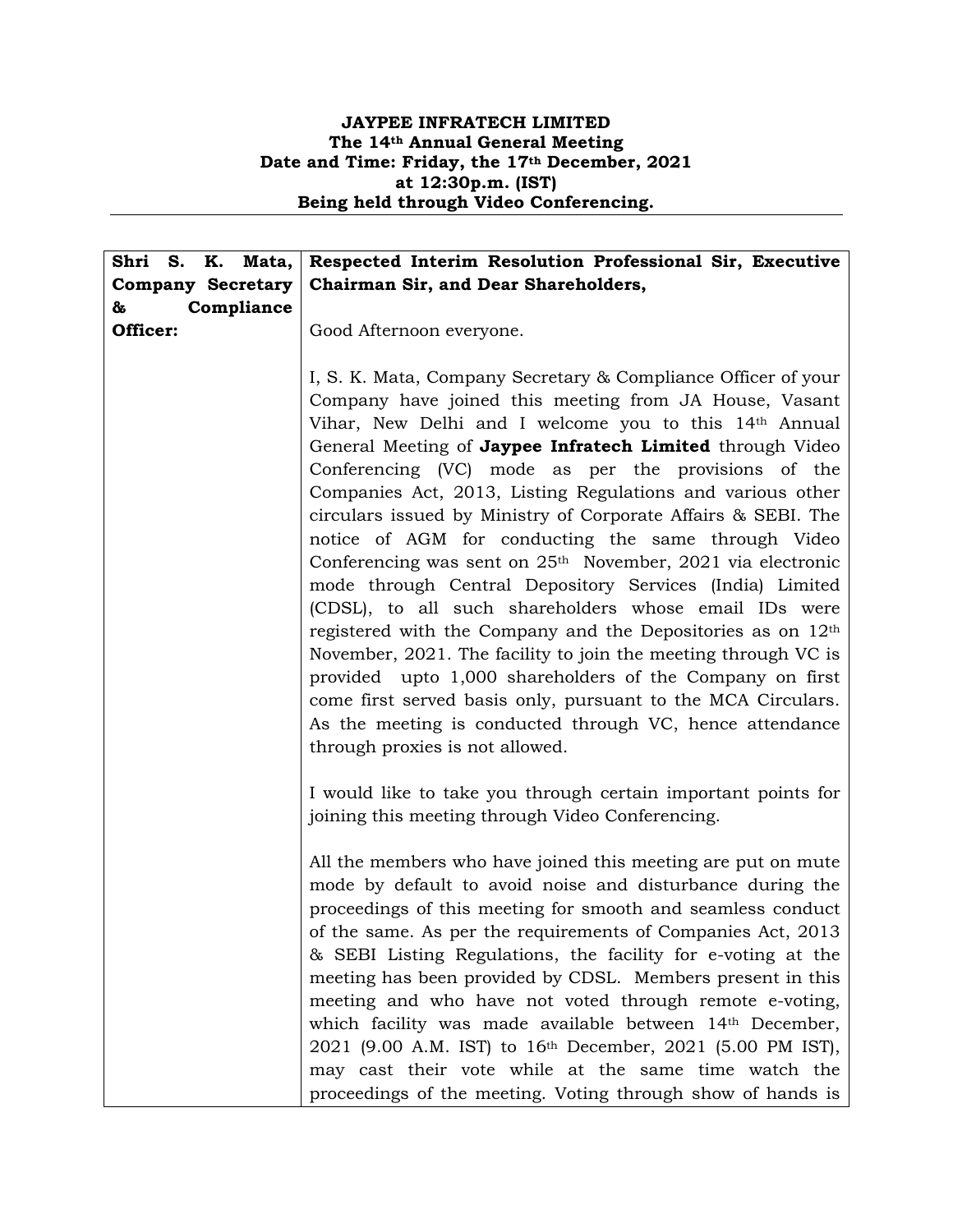|                                                        | not allowed. Voting facility will remain open throughout the<br>meeting and for further time as may be announced by the<br>Chairman Sir of the meeting. The members who were holding<br>shares on cut-off date, i.e. 10 <sup>th</sup> December, 2021, can only cast                                                                                                                          |
|--------------------------------------------------------|----------------------------------------------------------------------------------------------------------------------------------------------------------------------------------------------------------------------------------------------------------------------------------------------------------------------------------------------------------------------------------------------|
|                                                        | their vote for the business of the meeting. Since the meeting is<br>through Video Conferencing and the resolutions mentioned in<br>the notice convening this AGM have already been put to vote<br>through remote e-voting and also voting on the resolutions is<br>available during the meeting, there will be no proposing or<br>seconding for the resolutions.                             |
|                                                        | Further, all the documents referred to in the notice of AGM<br>and Statutory Registers are available for inspection by<br>members as per the process mentioned in the AGM notice.                                                                                                                                                                                                            |
|                                                        | As per the confirmation from the host of the meeting, quorum<br>for the meeting is present.                                                                                                                                                                                                                                                                                                  |
|                                                        | May I now request Shri Anuj Jain Ji, Interim Resolution<br>Professional of the Company to take up further proceedings of<br>this Meeting.                                                                                                                                                                                                                                                    |
| Shri<br>Jain,<br>Anuj                                  | Good Morning, Ladies and Gentlemen, I am the Interim                                                                                                                                                                                                                                                                                                                                         |
| <b>Interim Resolution</b>                              | Resolution Professional of Jaypee Infratech Ltd. appointed by                                                                                                                                                                                                                                                                                                                                |
| <b>Professional:</b>                                   | Hon'ble NCLT Allahabad, as you know the company is going                                                                                                                                                                                                                                                                                                                                     |
|                                                        | through the insolvency resolution process since 2017. I                                                                                                                                                                                                                                                                                                                                      |
|                                                        | welcome you all to the 14 <sup>th</sup> Annual General Meeting of the                                                                                                                                                                                                                                                                                                                        |
|                                                        | Shareholders of Jaypee Infratech at JA House, Vasant Vihar,<br>New Delhi at $12:30$ PM on $17th$ December. Since it is the                                                                                                                                                                                                                                                                   |
|                                                        | meeting of shareholders, I now request Shri Manoj Gaur Ji,                                                                                                                                                                                                                                                                                                                                   |
|                                                        | who is the chairman of the board of directors to please chair                                                                                                                                                                                                                                                                                                                                |
|                                                        | the meeting and take the meeting forward, Manoj Gaur Ji over                                                                                                                                                                                                                                                                                                                                 |
|                                                        | to you.                                                                                                                                                                                                                                                                                                                                                                                      |
|                                                        |                                                                                                                                                                                                                                                                                                                                                                                              |
| Shri<br><b>Manoj</b><br>Gaur,<br>Chairman<br>the<br>of | Thank you Shri Anuj Jain Ji,                                                                                                                                                                                                                                                                                                                                                                 |
| <b>Meeting</b>                                         | Manoj Gaur, joining this Meeting through Video<br>Ι,<br>Conferencing from JA House, Vasant Vihar, New Delhi.                                                                                                                                                                                                                                                                                 |
|                                                        | It is my privilege to be part of this meeting, which is the 14 <sup>th</sup><br>Annual General Meeting of the Company and it is also My<br>honor that Shri Anuj Jain Ji, has invited me to attend this<br>meeting and I Welcome him in this meeting. Actually it is a<br>Unique meeting with the grace of the God where Shri Anuj<br>Jain Ji is perhaps the most known, most admired Interim |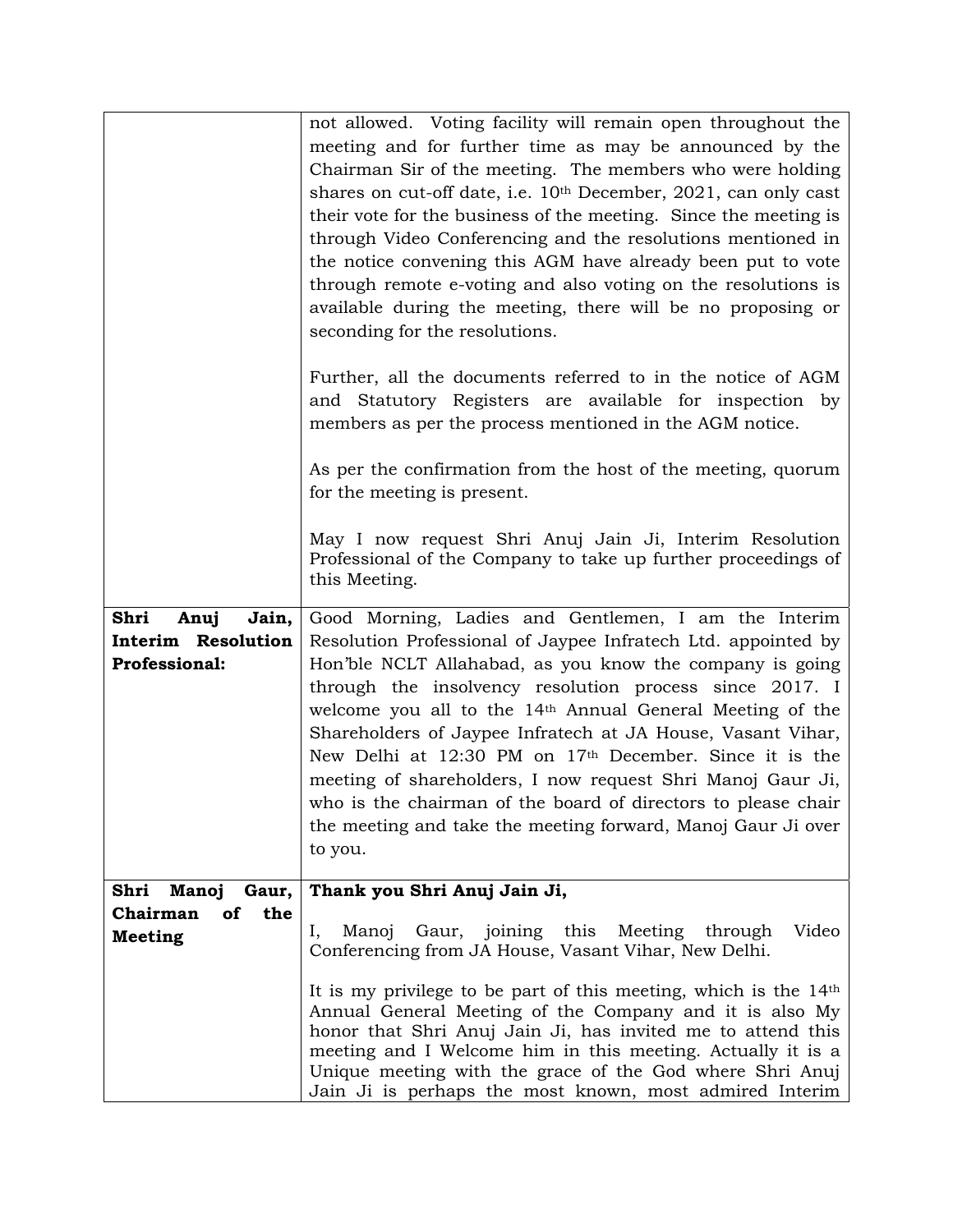Resolution Professional of the Country who is looking for a permanent solution of the Company. I wish that with the grace of the God a permanent solution - which is sustainable for the company, comes out under his guidance and care. This meeting is being done through Video Conferencing on account of Covid-19 pandemic and as we all aware that this is a severe health crises which is still continues to be unabated. And as an Indian, I continue to be surprised, I am sure all Indians are, the bigger; more prosperous; more developed nations seems to have a bigger problem than us. And it is a tribute to our leadership of the Country under courageous leadership of Shri Modi Sahab, that country has been able to not only withstand the pressure of the COVID-19, though we have lost lacs of Brothers and Sisters but the last six Months of economic recovery shows that Indian economy is on comeback trail.

So, as prescribed by Ministry of Corporate Affairs (MCA) we are allowed to have this meeting on Virtual mode and I hope and pray that all Countrymen together while observing the discipline as ordained by doctors and government. we will fight back and come out of this grave crisis as a stronger nation.

I sincerely thank all participants who are attending the meeting through virtual mode and since the requisite quorum is present I call the meeting to order, and I am personally thankful to our worthy Statutory Auditors M/s Dass Gupta and Associates who are being represented by Shri Pankaj Mangal and also Smt. Sunita Mathur Ji who is our Secretarial Auditor.

I am also pleased to welcome Shri Ashok Tyagi Ji (Practicing Company Secretary) and Neha Jain Ji (Practicing Company Secretary) and acting as Scrutinizer and Alternate Scrutinizer who are also participating in this meeting through Video Conferencing.

About this Company Jaypee Infratech, I think this is a one company which has led to multiple legislations; multiple changes; improvements and has empowered the Home buyers and a new chapter has been written in the country about the rights of Home buyers.

It is a credit to the strong fundamental of the company; it is credit to the strong financial model of the company that Yamuna Expressway - which was and which still is the largest investment for development of a expressway by Private Sector. It paved way for complete connectivity within the state of Uttar Pradesh. If I take the liberty, with all humility, I would like to just make one mention that this project was awarded to JAL. Then as per directions of the Government of Uttar Pradesh,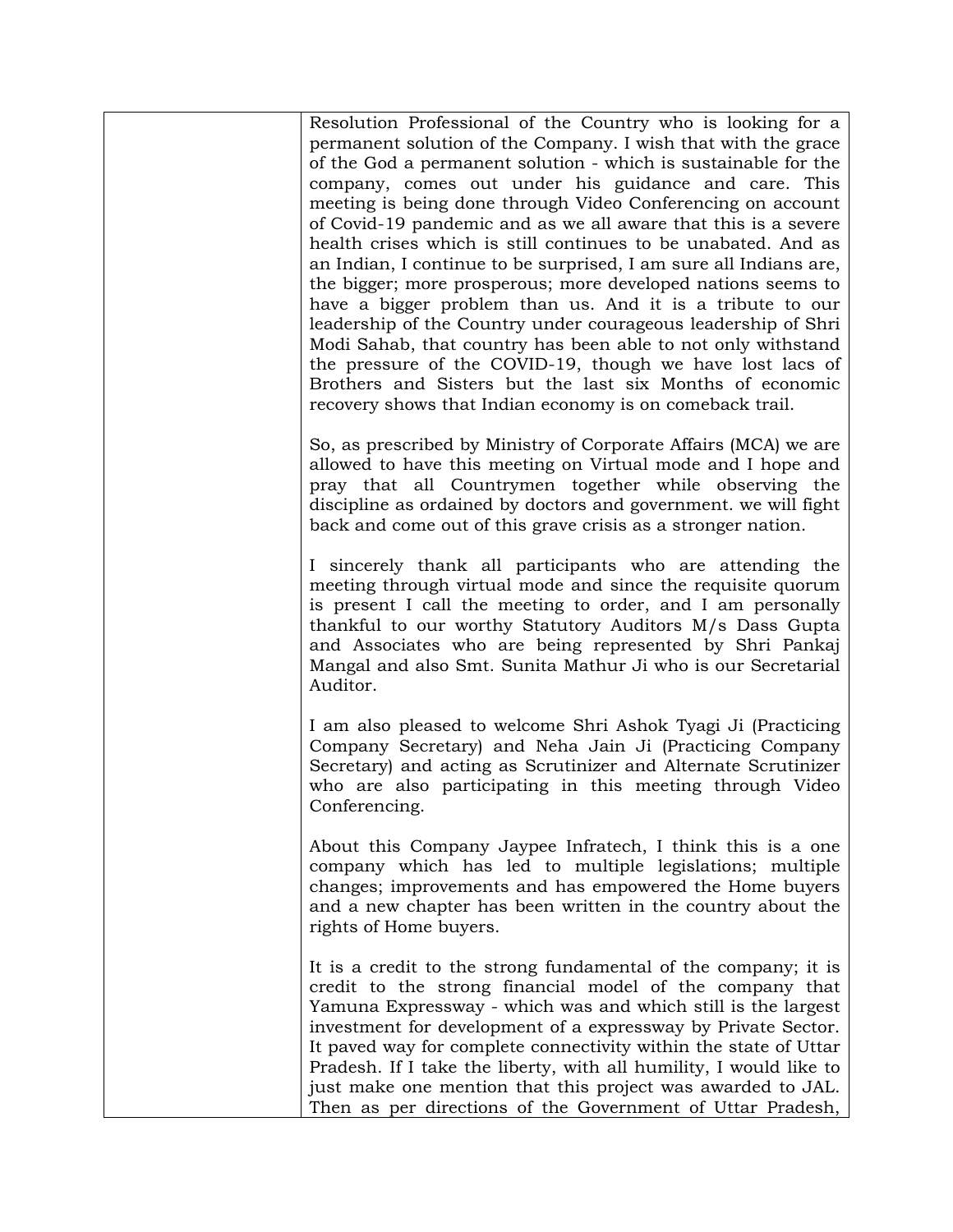this project became a subsidiary company of JAL, which is Jaypee Infratech. And ultimately, in August, 2012 Yamuna Expressway was completed. By 2017, Government of U.P. constructed, by their own Money, Expressway linking from Agra to Lucknow and as we all saw on T.V. only about four weeks back, our Hon'ble Prime Minister has dedicated the Purvanchal Expressway, which is connecting Lucknow to Baliya. And I, with prayer to almighty, say that we all witness whether we are shareholders, whether we are directors, whether we are Resolution professionals that may be in 3-4 days time Hon'ble Prime Minister will be laying the stone of the foundation of Ganga Expressway, which is linking Haridwar to Prayagraj. And if I am permitted to recount that this Ganga Expressway was awarded to Jaiprakash Associates through competitive bidding in 2009-10 but it's Investment at that time was huge Investment and we thought that Group cannot afford that much investment and Government of U.P also was delaydallying, so we requested and respectfully came out of that tender. So, I just want to say that whenever a Company faces crisis, whenever a Country faces crisis it still happens. That, if our model was wrong or investment was in wrong direction then why so many Expressway are built, after this Expressway commissioned and this a point to ponder.

But, this is not something, which I want to discuss here and I am only saying that we are in the right business, Company is in the right business and under the able leadership of IRP; the complete cooperation of the JAL, today - houses are still under construction, even though the financials of this year are actually not so encouraging as they were of previous years because of the brunt of COVID, which this company has to face from April, 2020 to March, 2021.

However, the Company has issued more than 8000 OOPs during CIRP. As of now, still the work is going on, more than 1500 people are working, and to let you know that toll collection of Yamuna Expressway is improving by leaps and bound. Even though we are talking about April, 2020 to March, 2021 but for the month of November 2021 the Toll collection was highest ever, touching almost 40 Crores. That shows that if we started with meager Rs. 7 lacs collection per day in the month of September, 2012, so all those studies which banks got it done and all those projections which we have made and all the vetting of projection, which the IRP got it done over the last 3-4 years - they are all coming true, in spite of COVID related setbacks. So, it is my proud privilege that I am once again able to sit in front of you and participate in the proceedings. I pray to the almighty that all the homes are delivered in a time schedule of maximum 3 years with the leadership of Shri Anuj Jain Ji and I already assure that all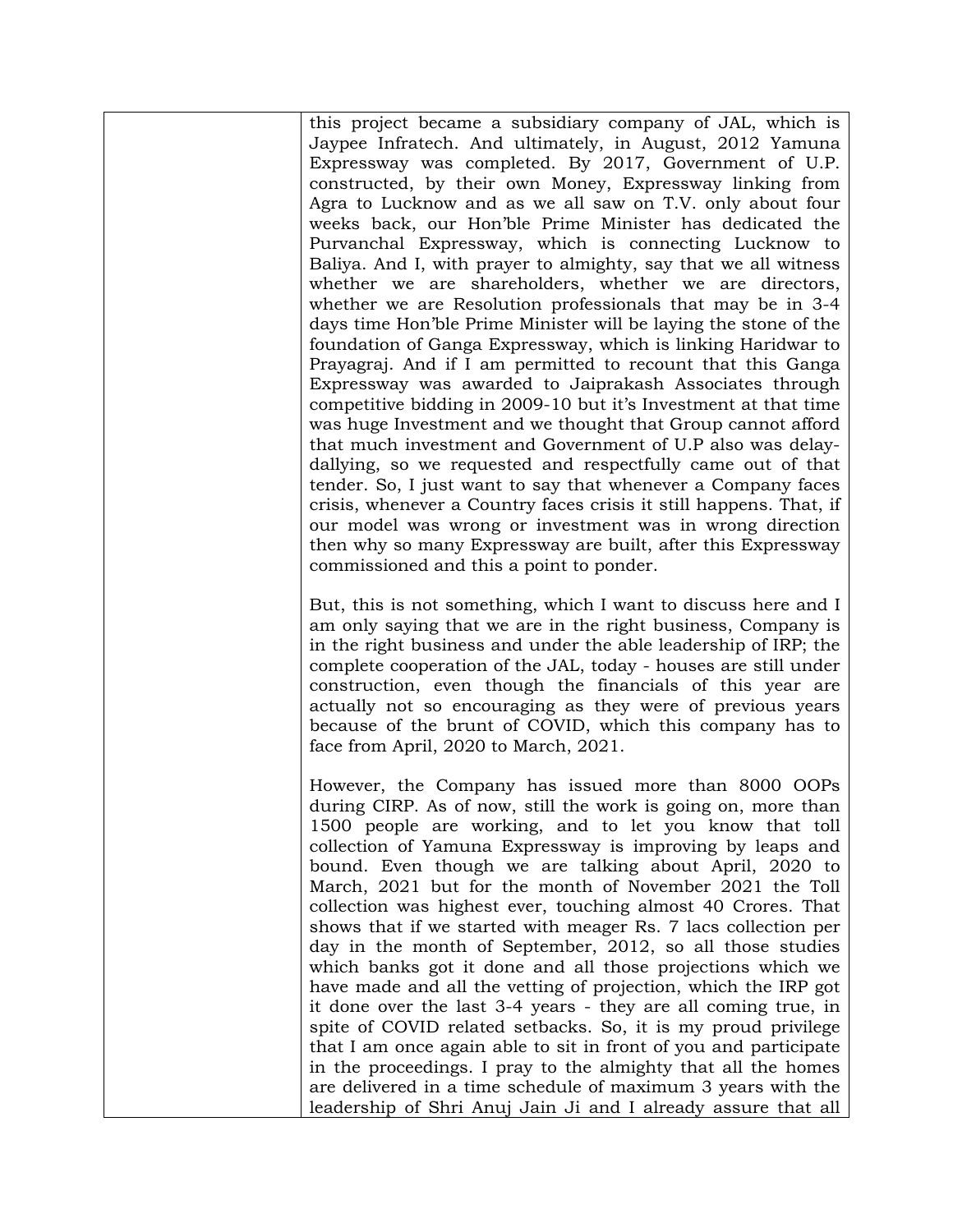|                                                                                   | stakeholders are cooperative with him and will continue to<br>cooperate, and this company's future is bright in every way.                                                                                                                                                                                                                                                                                                                                                                                                                                                                                             |
|-----------------------------------------------------------------------------------|------------------------------------------------------------------------------------------------------------------------------------------------------------------------------------------------------------------------------------------------------------------------------------------------------------------------------------------------------------------------------------------------------------------------------------------------------------------------------------------------------------------------------------------------------------------------------------------------------------------------|
|                                                                                   | Thank You very much.                                                                                                                                                                                                                                                                                                                                                                                                                                                                                                                                                                                                   |
| Shri<br>Jain,<br>Anuj<br>Interim Resolution<br><b>Professional:</b>               | Thank You Manoj Ji, Now I request Shri S K Mata, CS to read<br>the Auditors' Report and related agenda of the meeting.                                                                                                                                                                                                                                                                                                                                                                                                                                                                                                 |
| Shri S.<br>K.<br>Mata,<br><b>Company Secretary</b><br>Compliance<br>&<br>Officer: | Thank you sir, the Reports of the Statutory Auditors' and<br>Secretarial Auditors' of the Company form part of Annual<br>Report already circulated to the members. As per request<br>received, I may read out only the first and last line of from the<br>Auditors Report for FY 2020-21 (which is on page 56 and page<br>95 of Annual Report respectively) and rest may kindly be taken<br>as read.                                                                                                                                                                                                                   |
|                                                                                   | Full Standalone Auditors Report is available from page no. 51<br>to 57 and Consolidated Auditors Report from page no. 95 to<br>99. The Secretarial Auditors' Report in the Form of MR-3 is<br>available from page no.23 to 28 of the Annual report and the<br>management's comments on the observations are given in the<br>Report to the Shareholders at page $14 \& 15$ .                                                                                                                                                                                                                                            |
|                                                                                   | I will just read out the report, which is independent auditor's<br>report to the standalone financial statement. "We have audited<br>the accompanying standalone financial statement of company<br>Jaypee Infratech Limited, the company which comprise the<br>balance sheet as at March 31, 2021; the statement of profit<br>and loss including the other comprehensive income; statement<br>of change in equity; and the statement of cash flows for the<br>year ended on that day and the summary of significant<br>accounting policy and other explanatory information referred<br>to as the financial statement." |
|                                                                                   | And the last para is, "As required by the Company Auditors'<br>Report Order, 2016 issued by Central Government of India in<br>terms of sub-section 11 of Section 143 of the Act, we give<br>herein Annexure B a statement on the matter specified in<br>Paragraph 3 and 4 of order." This report was given by $M/s$ .<br>Dass Gupta and Associates and was signed by Shri Pankaj<br>Mangal Ji, Partner.                                                                                                                                                                                                                |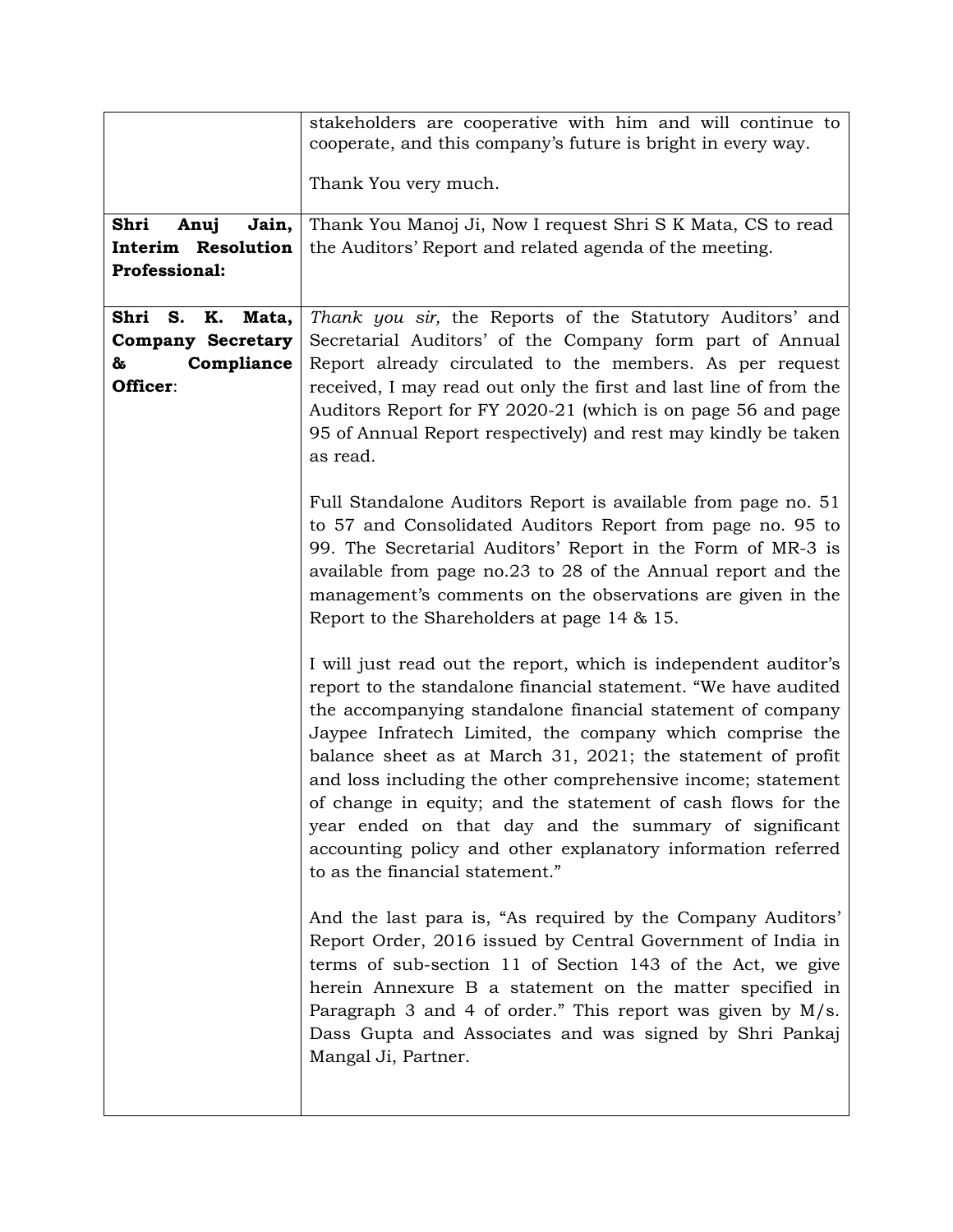| I request Chairman Sir to kindly take up the Agenda for                 |
|-------------------------------------------------------------------------|
|                                                                         |
|                                                                         |
| Thank you Mata Ji, Notice convening AGM, and Report to the              |
| Shareholders, Auditors' Report, Financial Statement including           |
| Consolidated Financial Statements having already been                   |
|                                                                         |
| circulated to the members, with the permission of the                   |
|                                                                         |
|                                                                         |
|                                                                         |
| I now take up the Agenda items as per the Notice circulated to          |
| members and explain objectives and implications of each of the          |
|                                                                         |
|                                                                         |
|                                                                         |
|                                                                         |
| <b>Item No. 1-</b> To receive, consider and adopt the Audited           |
|                                                                         |
| Financial Statements and consolidated financial statements of           |
| the Company for the financial year ended on March 31, 2021              |
| together with the Report of Auditors and Directors thereon-             |
|                                                                         |
|                                                                         |
|                                                                         |
| It is a statutory requirement as per Section 129 & 134 of               |
|                                                                         |
|                                                                         |
|                                                                         |
|                                                                         |
| <b>Item No. 2-</b> To consider, discuss and approve the ratification of |
| proposed remuneration payable to Cost Auditors M/s. Jatin               |
| Sharma & Company, Cost Accountant for the Financial Year                |
| 2021-22 pursuant to the provisions of Section 148(3) and all            |
| other applicable provisions, if any, of the Companies Act, 2013         |
|                                                                         |
|                                                                         |
| It is a statutory requirement to ratify the proposed                    |
| remuneration of Rs. 4,50,000/- to Cost Auditors, which is               |
|                                                                         |
|                                                                         |
| In line with the prevailing SEBI & MCA circulars, members               |
| have been provided the facility of e-voting during the AGM, the         |
|                                                                         |
| members are required to cast their votes in respect of each of          |
|                                                                         |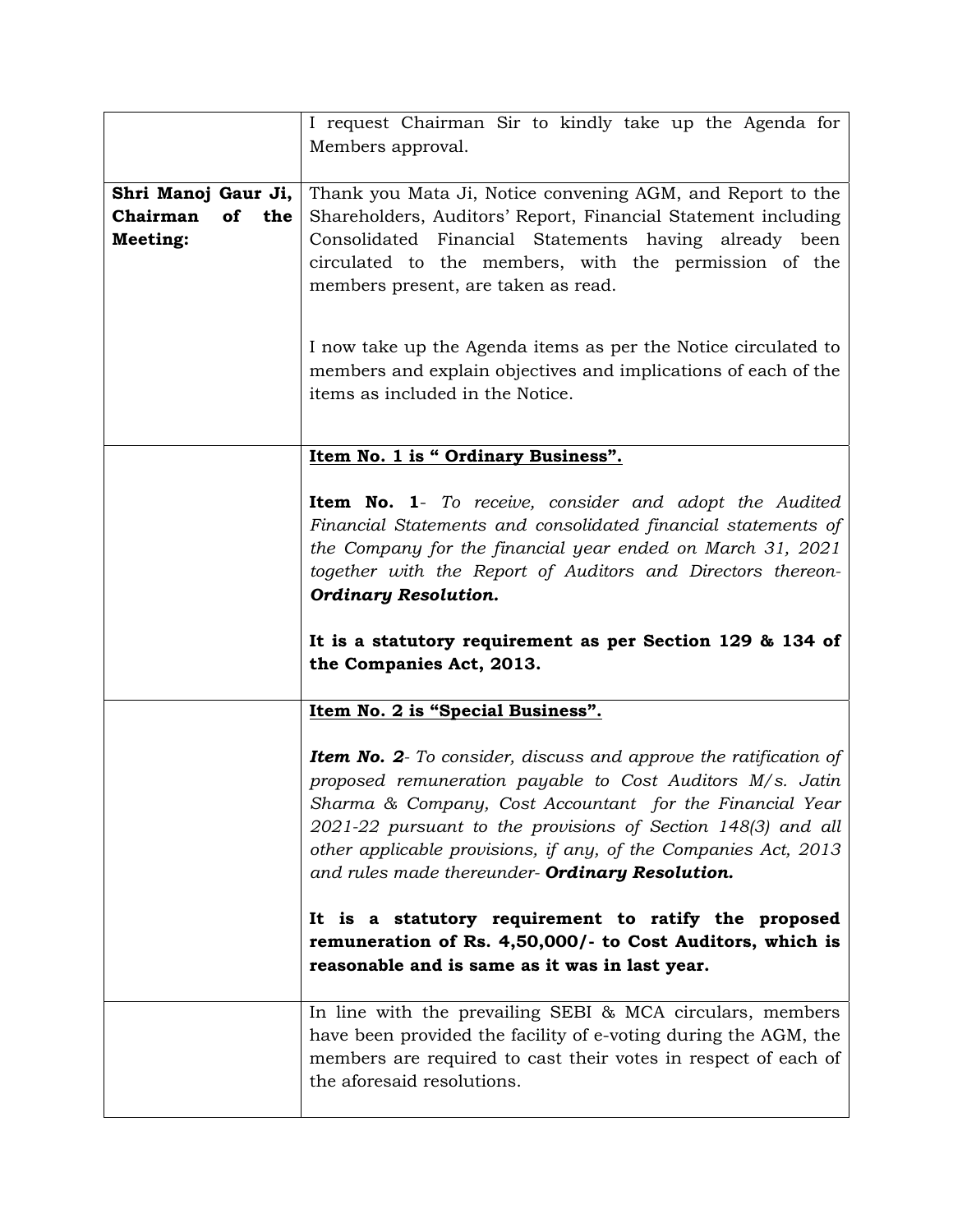|                          |      | (The Chairman checks with the Company Secretary, if voting<br>will start now? The Company Secretary informed that the voting<br>is already on now during the AGM)                                                                                                                                                                                                                                                                                                                                                                                                                                                                                                                                                                                                                                                                                                                            |
|--------------------------|------|----------------------------------------------------------------------------------------------------------------------------------------------------------------------------------------------------------------------------------------------------------------------------------------------------------------------------------------------------------------------------------------------------------------------------------------------------------------------------------------------------------------------------------------------------------------------------------------------------------------------------------------------------------------------------------------------------------------------------------------------------------------------------------------------------------------------------------------------------------------------------------------------|
|                          |      | I am conscious, even though the company is under CIRP, and<br>even though as per the general /ordinary business norms,<br>minority shareholders interest are not taken care of during<br>CIRP, even then we all know that every shareholder count.<br>There are wishes and aspiration of every shareholder. So, I<br>thank all our shareholders that in spite of the negativity,<br>looking at some positivity - they have been keeping track of the<br>company and today they have requested for registration as<br>speaker in the AGM. So, it is my privilege to invite the<br>registered speakers, for the questions they wish to ask and I<br>will try to answer with best of abilities. My request is that<br>members who are registered and are being invited, have their<br>question concise and specific and please avoid duplication.<br>So, I am now inviting Mr. Ajay Kumar Jain. |
| Ajay<br><b>Kumar</b>     | Jain | (speaking in Hindi)                                                                                                                                                                                                                                                                                                                                                                                                                                                                                                                                                                                                                                                                                                                                                                                                                                                                          |
| (Shareholder<br>Company) | of   | Namaskar, Aadarniya IRP Shri Anuj Jain ji aur Param shraday<br>Manoj Gaur ji ko mera namaskar.<br>Aaj na company ke bare mein kuch puchne ka prashan nahi                                                                                                                                                                                                                                                                                                                                                                                                                                                                                                                                                                                                                                                                                                                                    |
|                          |      | tha, khali apne param shraday Manoj ji ki baatein sunna tha.<br>Aur unhone jitni bhi sangharsh aur visham paristhiti ke<br>bawajood bhi ek-ek baatein batayi hein, jo mereko bahut<br>prabhavit karti hein.                                                                                                                                                                                                                                                                                                                                                                                                                                                                                                                                                                                                                                                                                  |
|                          |      | Isko dekh ke unhone, mere mann mein jo koi bhi prashan tha<br>bhi, uska bhi samadhan kar diya hai.                                                                                                                                                                                                                                                                                                                                                                                                                                                                                                                                                                                                                                                                                                                                                                                           |
|                          |      | Manoj ji ne jo ek baat kahi thi ki aaj jo apna Express highway<br>hai who ek meel ka pathar hai Sir aur usko dekhte hue aaj<br>humara chahe jo lucknow-Baliya ya Agra- Lucknow wala ho<br>chahe Purvanchal Expess ho, chahe Ganga Express ho isliye<br>meri nazar mein ya humari company ke jitney bhi shareholders<br>hein unki nazar mein aap inn sabhi cheezon ke Janak hein Sir<br>jinhone itna vision aur raassta dikhaya.                                                                                                                                                                                                                                                                                                                                                                                                                                                              |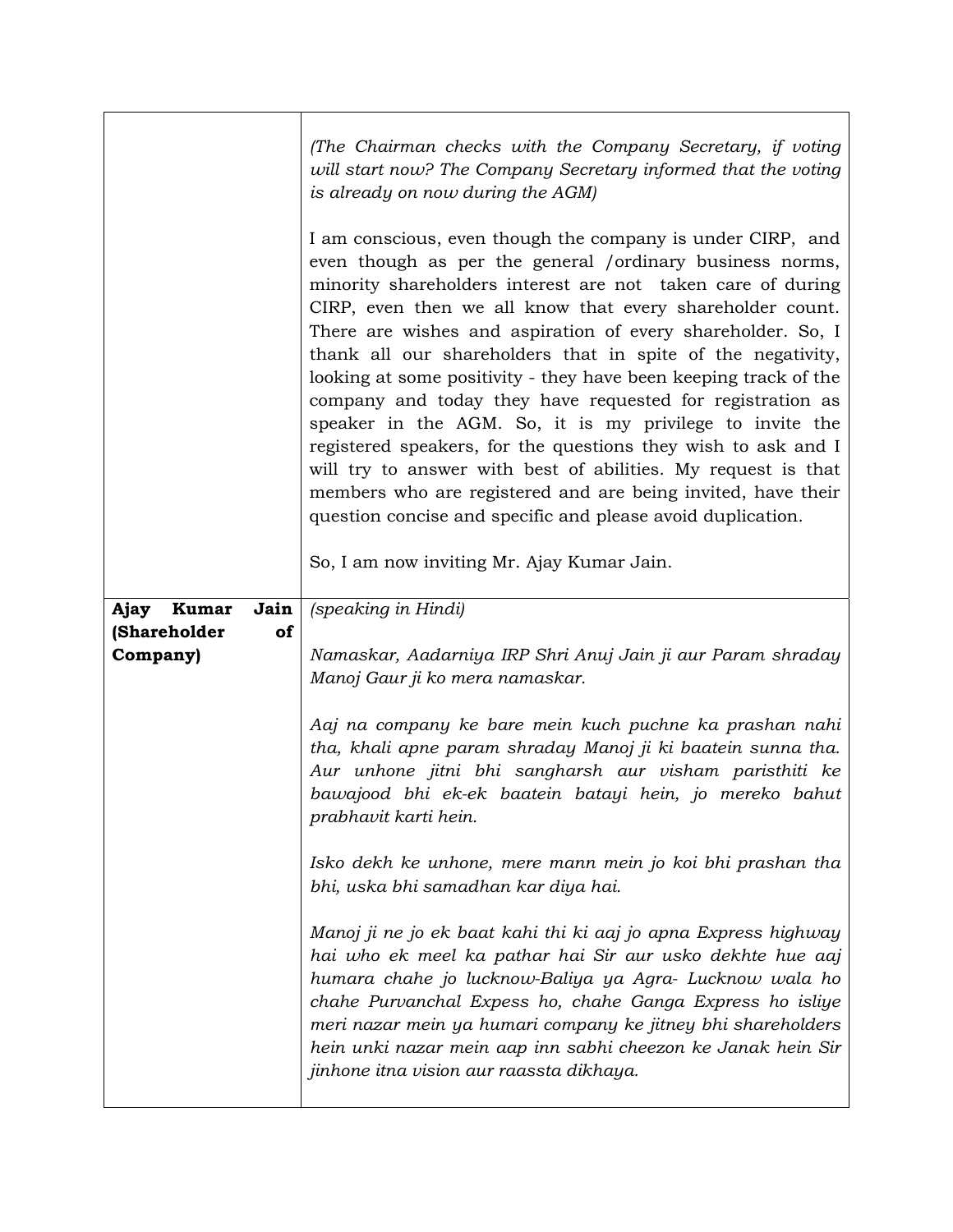|                                                          | Mein toh ab bhi Anuj ji se kehna chahunga ki jo aaj Manoj ji ne<br>baat kahi hai who baat unki pathar ki lakhir hoti hai. Unki<br>baton mein koi banawat nahi hoti aur unka jo projections aur<br>vision hai who doorgami hota hai. Chahe aaj hamari Company<br>ke upar kitna bhi snakat ya kasht ho lekin jo Manoj ji ka vision<br>aur niyat hai who itni aachi hoti hai jo aane waale samay mein<br>bilkul prabhavit karti hai aur company ko fayda pahunchati hai,<br>yeh Manoj ji ki main intention rehti hai aur Manoj ji meine pichle<br>saal ki AGM se hi apni baat ko aur aage badhata hun jahan<br>aapne kaha tha ki hum agle saal milenge nhi milenge |
|----------------------------------------------------------|-----------------------------------------------------------------------------------------------------------------------------------------------------------------------------------------------------------------------------------------------------------------------------------------------------------------------------------------------------------------------------------------------------------------------------------------------------------------------------------------------------------------------------------------------------------------------------------------------------------------------------------------------------------------|
|                                                          | Sir shareholder ki dua aur vishwas, management ke upar itna<br>aacha hai ki aap kahan jaayeinge sir? Aap jab tak heina sab<br>kuch hai Manoj ji toh Company mei raheinge aur aapki baton se<br>aur aapki karya pranali se IRP Sir jo hai vo bhi prabhavit honge,<br>Aaap sabh ka jo combination hai aane waale samay mei jaise<br>aapne apni Chairmanship speech mein kaha saare sankat<br>khatam ho jaayeinge aur Company shayad unhi unchaiyon pe<br>pahunchegi aur sir yeh mera vishwaas hai.                                                                                                                                                                |
|                                                          | Aur Mata Sir jo hein compliance ke mamle mein bilkul expert<br>hein, aur Stock exchange mein na time to time chahe who print<br>media ke madhyam se bhi humein batate rehte hein, isliye<br>humein Company ke bare mein jankari lene le liye kabhi phone<br>nahi krna padta.                                                                                                                                                                                                                                                                                                                                                                                    |
|                                                          | Aapke naitritva kushalta aur team work itna aacha hai ki jisko<br>dekh ke chahe kabhi bhi ho Sir chahe kaisa bhi samay ho<br>shareholders kabhi bhi aapka saath nhi chodeinge Sir.                                                                                                                                                                                                                                                                                                                                                                                                                                                                              |
|                                                          | Yahi aane waala samay aapke hissabh se aacha aur sukhad<br>bhavishay-shaali ho yahi kaamna ke saath, Namaskar, Jai<br>Hind Sir.                                                                                                                                                                                                                                                                                                                                                                                                                                                                                                                                 |
| Shri Manoj Gaur Ji,<br>Chairman<br>the<br>of<br>Meeting: | Jain Saab thank you so much aapne jo bola un shabdon ki,<br>bhavnao ki mein izzat krta hun aur doosra ishwar se yahi<br>prarthna karta hun ki haan meine yeh kaha tha ki agle saal<br>hum mile na mile lekin Company majbooti se rahegi aur mein<br>phir se ishwar ko pranam karke kehna chahta hun ki IRP<br>sahaab ki leadership mein hum makaan banana ke liye                                                                                                                                                                                                                                                                                               |
|                                                          | katibadh hein aur Yamuna Expressway par jo bhi improvement<br>hone ko hai dekhiye aadarniya Shri Jai Prakash Gaur ji ka<br>vision tha Yamuna Expressway banane ka. Hum logon ko usko                                                                                                                                                                                                                                                                                                                                                                                                                                                                            |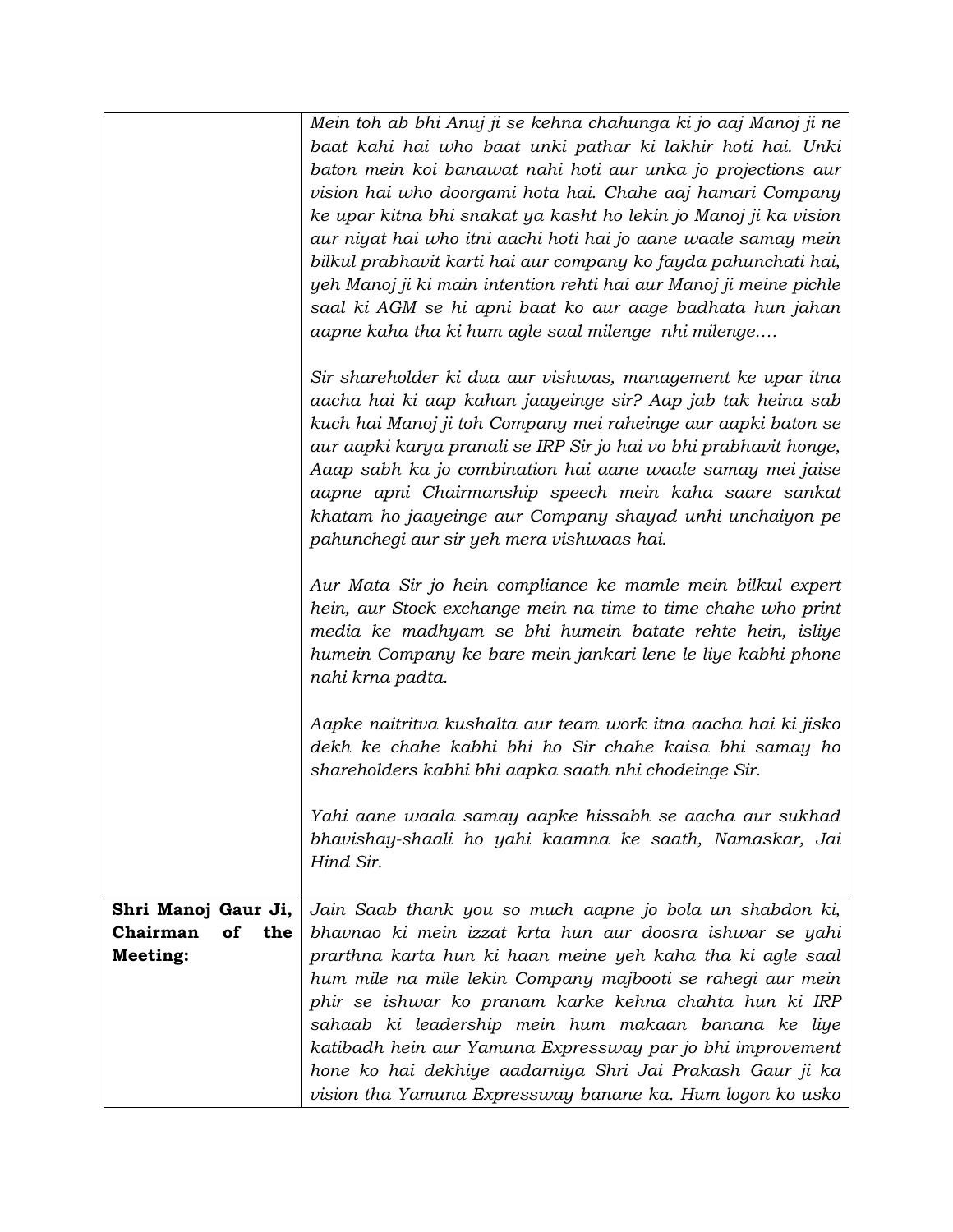|                     | pura karne ka avsar mila aur ab Jewar ka airport ultimately     |
|---------------------|-----------------------------------------------------------------|
|                     | wahan pr shilanyaas ho gaya hai toh mein kyaa keh sakta hun.    |
|                     | Palam Airport ki woh road jo ki jahan par koi traffic nahi hota |
|                     | tha jahan par pehli baar bharat ki pehli sodium vapour light    |
|                     | 1977-78 mein lagi thi aur wahan par koi traffic nahi hota tha   |
|                     | aur hum us road par jaate thei usse jyaada nahi usse 100 times  |
|                     |                                                                 |
|                     | zyaada traffic aaj Yamuna Expressway par hai aur jo aaj         |
|                     | Expressway pe traffic hai who 3 times hone ko hai agle teen     |
|                     | saal mein. Toh yeh road bhi chohdi karni padegi. Gaur sahab     |
|                     | ka vision tha aur bhagwaan ne ultimately Bhagwan ne             |
|                     | ashirwaad diya aur aapne bahaut aache shabdon mein humare       |
|                     | manobal ko bhadaya. Mei bhagwan se yeh prarthna karta hun       |
|                     | ki ek galti ho gayi thi ki makaan late ho gaye, makaano ko pura |
|                     | karna hai aur mein bhawaan se prarthna karta hun ki achcha      |
|                     | resolution bane jo ki sabke credentials ko majbooti de aur aap  |
|                     | jaise shareholders ke liye bhi aacha ho, jinhone paisa lagaya   |
|                     | hai is company mein.                                            |
|                     |                                                                 |
|                     | Thank you very much.                                            |
|                     |                                                                 |
|                     |                                                                 |
|                     | Now I request Mr. Saraf to kindly come and raise the            |
|                     | Questions                                                       |
|                     |                                                                 |
| Mr. Santosh Kumar   | (speaking in Hindi)                                             |
| Saraf: (Shareholder |                                                                 |
| of Company)         | Namaskar Sir, Mananiye adhyaksh ji, upasthith sadashya gann     |
|                     | aur mere shareholder bhaiyon-behno. Mera naam Santosh           |
|                     | Kumar Saraf mein Kolkata se bol raha hun.                       |
|                     |                                                                 |
|                     | Sarva pradham mera aap sabhi ko Namaskar, aasha karta hun       |
|                     |                                                                 |
|                     | aap jitney bhi humare director hein, jitney bhi adhikari gann   |
|                     | hein, iss samay aache sawasth aur surakshit honge Sir.          |
|                     |                                                                 |
|                     | Sir, aapne apne vaktavya mein kafi kuch bataya lekin kismat     |
|                     | ke saath mein hum kuch nahi kar sakte Sir.                      |
|                     |                                                                 |
|                     | Aaj apni banayi hui cheezen jo hein who duniya mein naam        |
|                     | kama rahi hain, hume uss Company se nikalna pada, bade          |
|                     | dukh ki baat hai Sir, iske piche kayi reason ho sakte hain, kai |
|                     | political reason bhi ho sakte hain, kai financial reason bhi ho |
|                     | sakte hain, kai aur reason bhi ho sakte haom. Ussme mai         |
|                     | jayada discussion nahi karunga Sir, aur Sir apna bad luck hai   |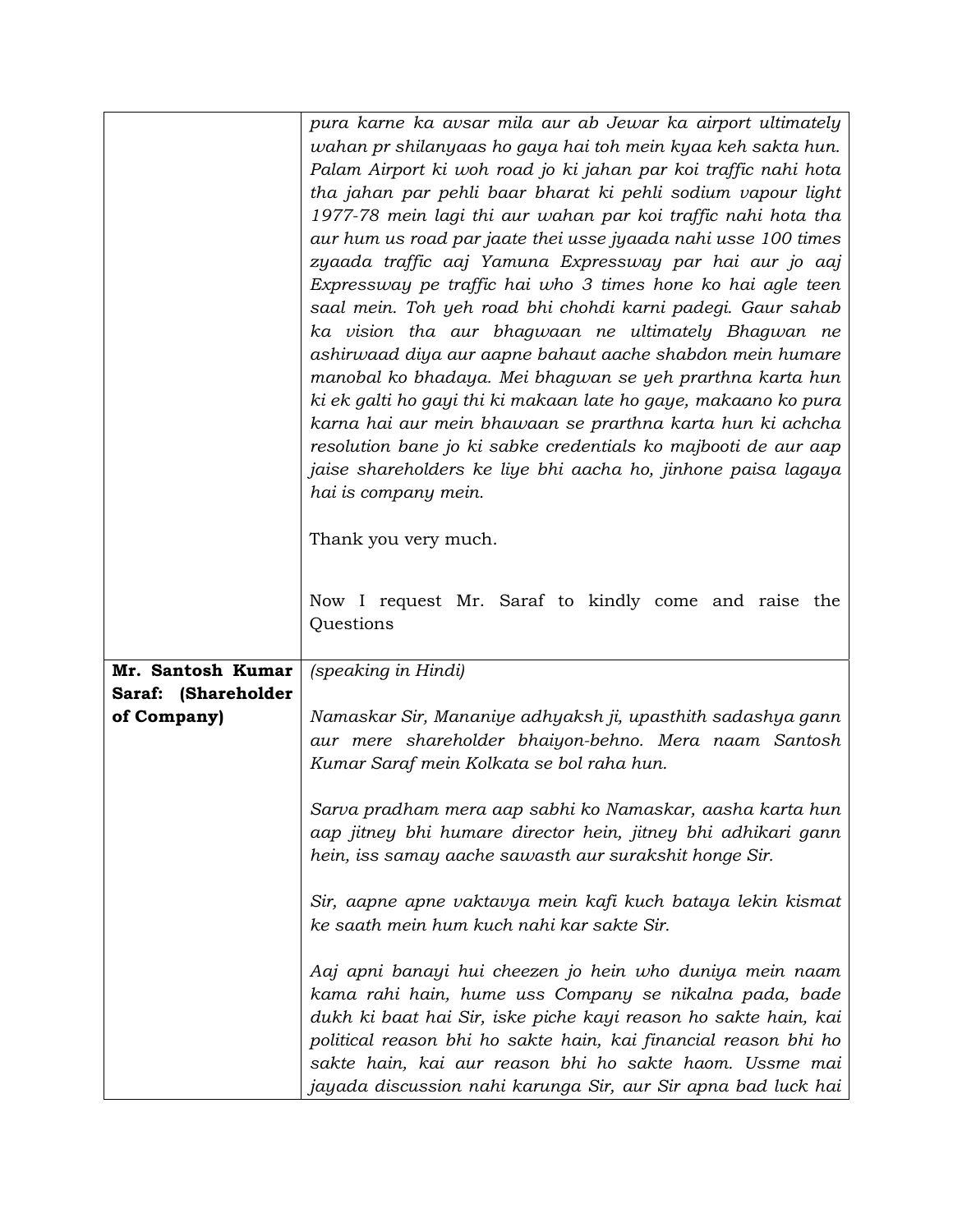|                       | ki NBCC ka jo project resolution aaya that Sir, who bhi kaafi     |
|-----------------------|-------------------------------------------------------------------|
|                       | late se aaya otherwise hum hamari Government ki company ke        |
|                       | hi haat mei rehte. Aasha karta hun ki ab jo naya resolution aa    |
|                       | raha hai achcha resolution hoga aur usme hamare shareholders      |
|                       | ke liye favour mai hoga, aur hum iss company ke naam ko aage      |
|                       | badhate hue - jiase baap dadaon ka naam log aage badhate          |
|                       |                                                                   |
|                       | hai hum bhi ussi tarah iss company ka naam aaghe badhate          |
|                       | hue najar aayenge Sir. Ye bhagwan se meri prarthna hai. Sir,      |
|                       | Company ki joh position hai, aur jayada bhi prashann karna        |
|                       | mai theek nahi samajhta hoon Sir, kab tak aap aasha karte hai     |
|                       | ki ye NCLT ka case complete ho jyga Sir? Ye batane ka kashth      |
|                       | kijiyega Sir. Aur mei kehna chata hun Sir ye joh Resolution has   |
|                       | Sir ussme aapke view se, kyonki legal view se sab cheezein        |
|                       | batayee nahi ja sakti hain Sir. Aapke view se ye joh Resolution   |
|                       | hai kab tak hamko accept karne ka, aura age jo hamara             |
|                       | problem hai.                                                      |
|                       | Hamare Mata ji ka dhanyabad deta hu Sir, unhone mujhe link        |
|                       | provide ki, maine phone kiya to bataya kiase link join karni hai. |
|                       | Usske liye mai dhanyabad karta hu Sir. Aur Sir mai ye kehna       |
|                       | chahta hun, ye 2022 ka year Manoj ji avam aur directors ke        |
|                       | parivar avam bandhugan ke liye healthy avem wealthy ho or         |
|                       | hamare company ke liye bhi achcha rahe, mai bhagwan se            |
|                       | prarthna karta hoon. Aur Manoj ji ko mai kehta hoon ki himmat     |
|                       | rakhiye Sir, kabhi na kabhi toh hum ubhar ke aayenge aur          |
|                       | sitare ki tarah chamkenge. Or aap sabka sath mile, Jai Hind Jai   |
|                       | Bharat Sir,                                                       |
|                       |                                                                   |
|                       | Sir, ye video meeting chalu rakhna, mai delhi jaake meeting       |
|                       | attend nahi kar sakta, aap alag se 10-15 minutes ka session       |
|                       | rakh ke humse jarur baat kariye humko bahut aacha lagega.         |
|                       | Dhanyavad, Jai Hind.                                              |
| Shri Manoj Gaur Ji,   | Aur aap ne sabke liye subhkamnaye di hum aapke vayakatitve        |
| Chairman<br>of<br>the | ki ijjat karte hai, mai Manoj Gaur bol raha hu mare sang left m   |
| Meeting:              | Bharat ke sabse jyda aadrinye resolution professional Shri Anuj   |
|                       | Jain ji or mai aapko ye kahna chahta hu ki Jaypee Infratech       |
|                       | Company ko chalane ke liye sabhi aadhikari log bahut              |
|                       | jimmedari se lage hue hai Jain Sahab ke under. Aur aapne          |
|                       | pucha, ke ye resolution kaab tak ho payega? Dekhiye jiss tarike   |
|                       | se dukh ki koi seema nahi hoti ussi tarah se lalach ka koi aant   |
|                       | nahi hota, toh agar bina risk ke itni badi Company ka resolution  |
|                       | ho raha ho or phir bhi logon ki ichchayen badhti jayen, toh       |